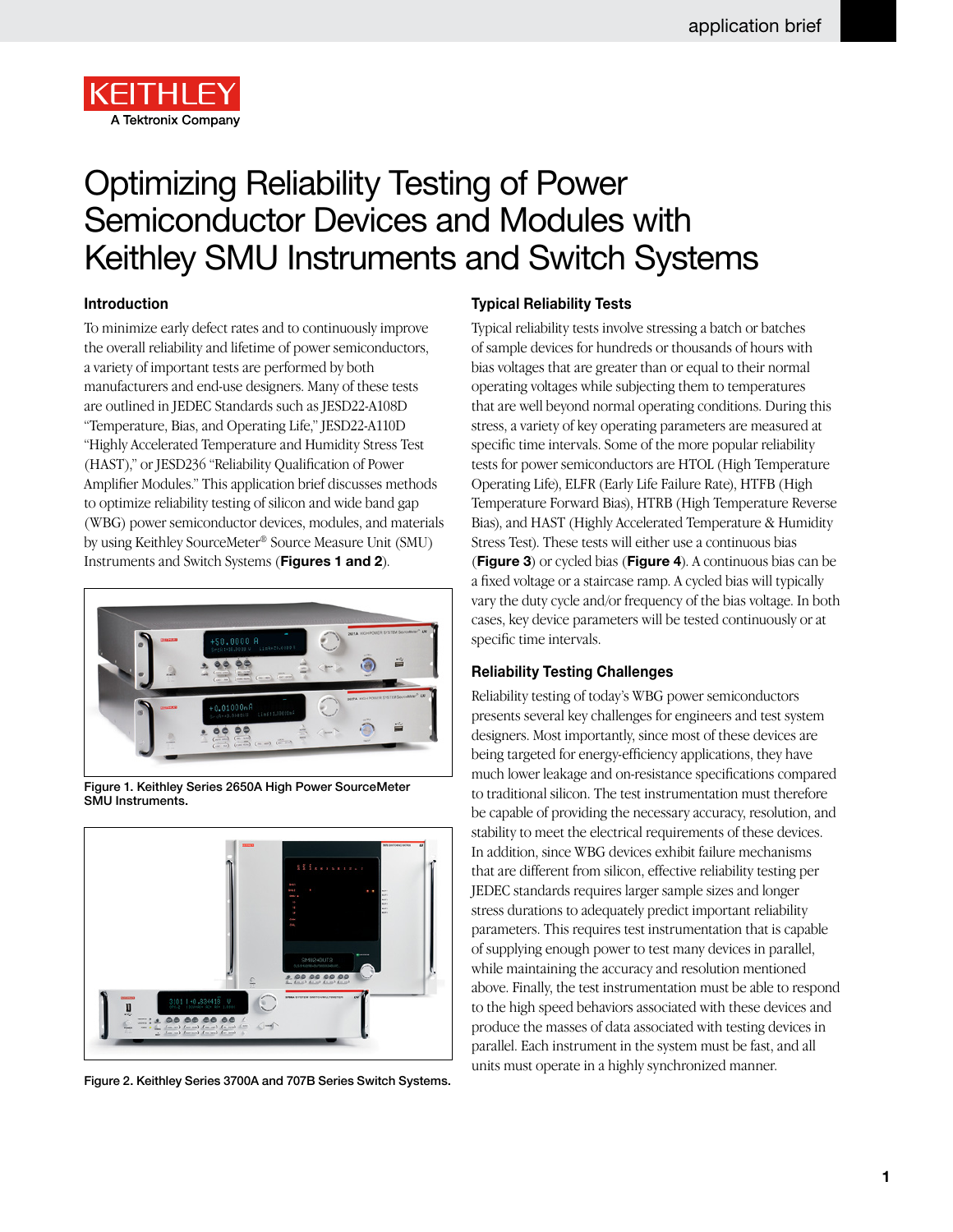## Optimizing Reliability Testing of Power Semiconductor Devices and Modules with Keithley SMU Instruments and Switch Systems



Figure 3. Continuous Bias Test. Vd=50V. Step temperature 15°C every 48 hours from 80°C to 140°C. Step Vd 5V every 8 hours from 50V to 200V. Collect I-V curve data before and after each voltage step. Test 72 devices per batch.

## **Keithley Solutions**

Keithley reliability test solutions based on the Series 2600B and 2650A System SourceMeter SMU Instruments meet these demanding requirements (**Figure 5**). Keithley's Series 2600B and 2650A are modular, independent, isolated SMUs that provide up to 200W per channel with measurement resolutions to sub-pA levels.

In addition, all Series 2600B and 2650A SMU Instruments contain Keithley's Test Script Processor (TSP®) and TSP-Link® technology for ultra- high speed operation and parallel test. Keithley's TSP technology enables the instrument to perform advanced tests without PC intervention through the use of embedded test scripts. These scripts are complete test subroutines executed from the instrument's non-volatile memory that can perform conditional branching, flow control, advanced calculations, pass-fail testing, and more. On-board memory buffers can store over 140,000 readings, and can be queried while data is being written to them. For larger, multi-channel applications, Keithley's TSP-Link technology



Figure 4. Cycled Bias Test. Vd cycles between 1200V to 1320V every 10 hours with a 50% duty cycle. Maintain temperature of 130°C for 1000 hours, and continuously measure Id. Test 240 devices per batch.

works together with TSP technology to enable high-speed, multi-channel, SMU-per-pin parallel testing or seamless integration with Keithley's Series 3700A or Series 700 Switch Mainframes (**Figure 6**). The Keithley Series 3700A Mainframes also have a temperature measurement option that can be used for monitoring internal oven temperature at multiple locations. Synchronization with external equipment such as temperature chambers is enabled by the built-in digital I/O capability. Because Series 2600B and 2650A instruments have fully isolated channels that do not require a mainframe, they can easily be reconfigured and re-deployed as reliability test requirements evolve.

### **Solution Details**

Reliability test algorithms are typically very specific to the device under test (DUT) and its market requirements. In this application brief, we are referring to the cycled bias test example in **Figure 4**. This test cycles the drain voltage (Vd) from 1200V to 1320V every 10 hours with a 50% duty cycle, and maintains a temperature of 130°C for 1000 hours while

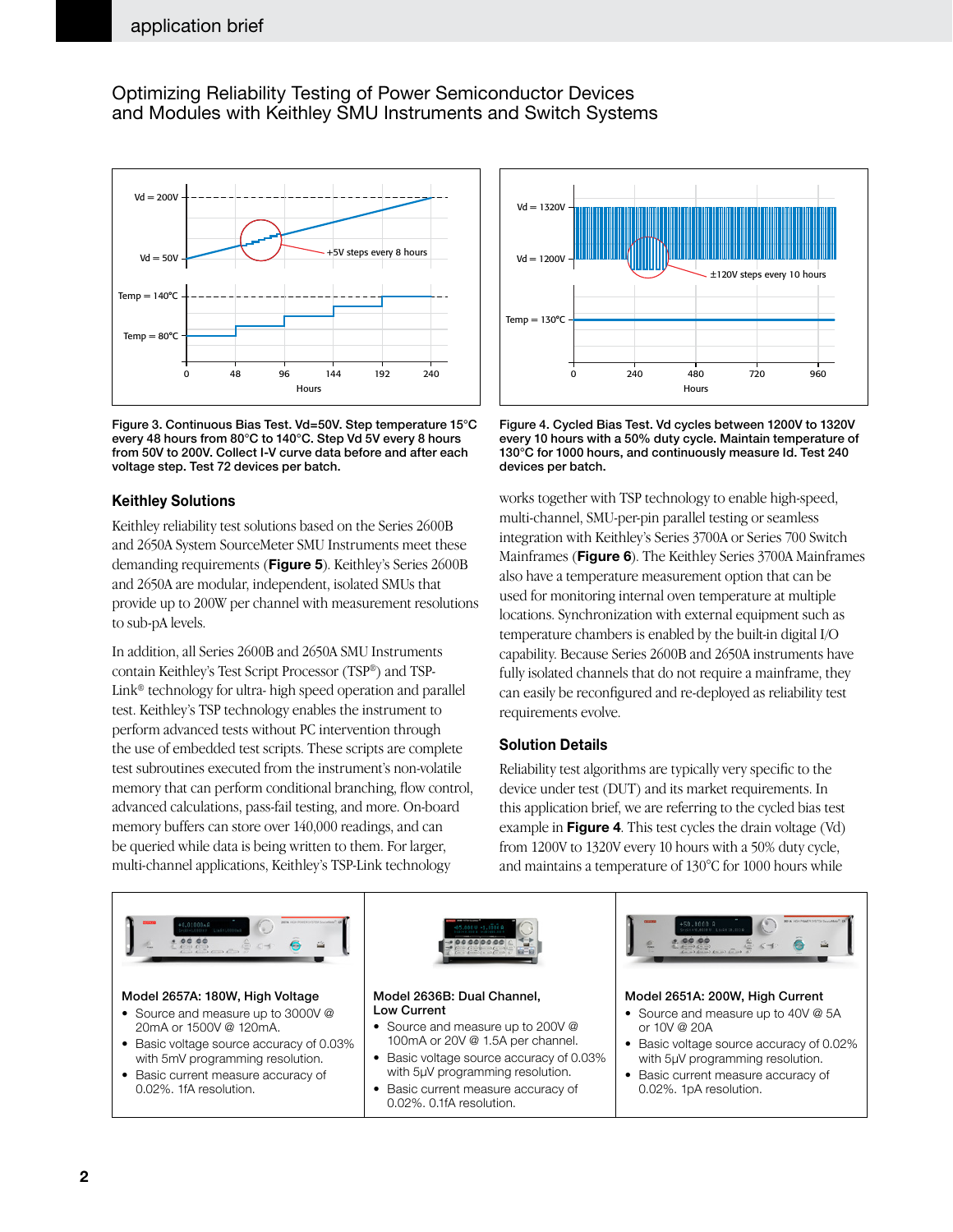

Figure 6. Key specifications of Keithley switch systems.

continuously measuring the devices' off-state leakage current (Id). A batch size of 240 is tested, so the most economical approach is to use a switch system to route the power of one SMU instrument to all DUTs.

An example system block diagram is shown in **Figure 7**\*. The Keithley Model 2657A High Voltage SMU Instrument provides power to the drain terminal of all 240 DUTs, which are connected in parallel. Maximum current available from the Model 2657A at voltages of 1200V–1320V is 120mA, so there is plenty of capacity. In fact, the Model 2657A can supply power to multiple batches. Current limiting resistors are placed in series with each DUT in case of device failure.

The Keithley Model 2635B SMU Instrument is used to measure the leakage current (Id) of each device at the source terminal, and is connected to each device through the Keithley Model 3706A Switch System with Model 3720 Switch Cards.



#### Figure 7.

\*This example is for illustrative purposes only. Full test system design and adherence to proper safety guidelines and procedures are the responsibility of the designer and operator.

A low-leakage diode is also placed at the source terminal in parallel with each switch. When a given switch is open, any leakage current from the DUT will flow through this diode. When a given switch is closed, the leakage current for that DUT will flow through the Keithley Model 2635B (since its output is 0V when measuring current). The Model 3720 Switch Cards are configured for single-pole switching, and each card has a 60-channel capacity; therefore, four switch cards are used (the Model 3706A Switch System chassis has a total capacity of six switch cards). The scanning speed of the Model 3720 Switch Card is 120 channels per second.

For maximum system speed and programming simplicity, the TSP-Link intercommunication bus is used to connect the three instruments together. Only one connection is needed to the PC controller, and this is through the Model 2657A over GPIB or LAN (LXI). The PC controller contains the main test program that calls the TSP scripts (subroutines) that reside inside the Model 2657A's non-volatile memory. Keithley's TSP technology enables all instrument control and most data management to be performed at the instrument level, thus eliminating the typical GPIB or LAN traffic delays that slow system-level throughput in instrument-based systems.

In this example, Keithley's Series 2600B and 2650A System SourceMeter SMU Instruments and Series 3700A Switch Systems are used to meet the accuracy, resolution, power, and speed requirements of today's semiconductor reliability test applications.